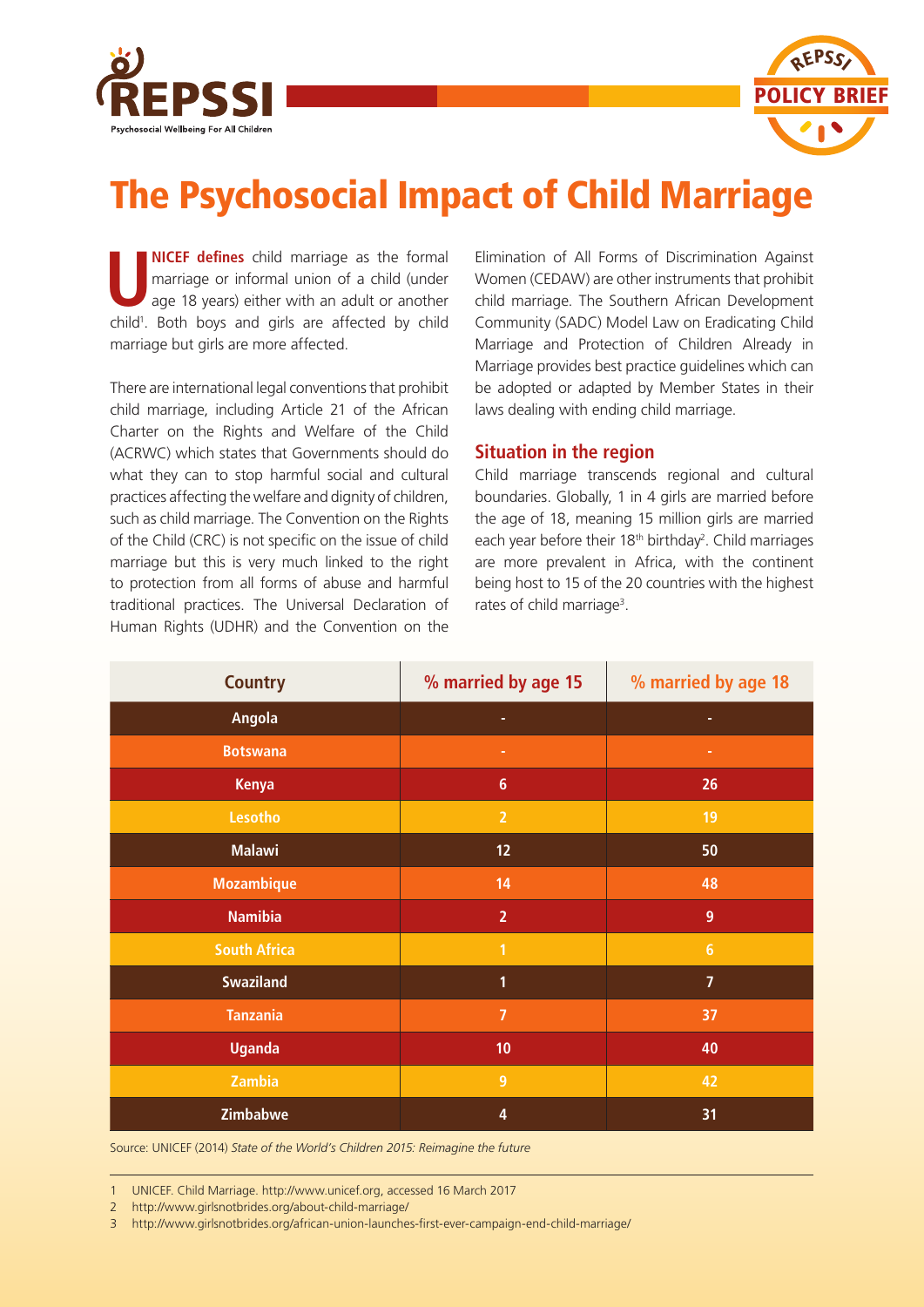

## **Factors that facilitate child marriage**

A number of factors contribute to the perpetuation of child marriage in the region. Religion, social norms and economic factors interacting with gender inequality are usually cited as catalysts of child marriage. These factors vary across and even within countries. Child marriage is deeply rooted in a number of religions and sects. Gender discrimination also fosters child marriage in some patriarchal communities where legal protection against early marriage is sometimes difficult to enforce as such issues are presided over by conservative male traditional leaders. In some communities, child marriage is viewed as a strategy for economic survival as families marry off their daughters to reduce their economic burden and to receive money or gifts as a bride price. There are instances when marriages are arranged between families to access economic resources or opportunities from the older husband on a longer-term arrangement rather than just a once-off payment of a bride price.

## **The psychosocial impact of child marriage**

Child marriage affects the overall development of the girl child, leaving them socially isolated (stigmatised and discriminated), with little or no education, skills and opportunities for employment and a low sense of self-worth.

#### *Education*

Dropping out of school is both a basis for and consequence of child marriage. Whereas limited opportunities for education may contribute to child marriage, married girls are also highly likely to drop out of school. Consequently, child marriage denies girl children their right to formal education, required for academic, intellectual and personal growth. Lack of education may also affect their ability to contribute effectively to their own future and that of their family and society.

Lack of formal or informal education can reduce the options of earning an income thereby rendering girls in child marriages dependent on their husbands, which consequently reduces their power to negotiate. Girl children may also suffer prolonged domestic violence and abuse if they feel unable to leave a marriage because of economic pressures, lack of family support and other social circumstances.



4 United Nations Population Fund (2012) *Marrying Too Young: End Child Marriage*.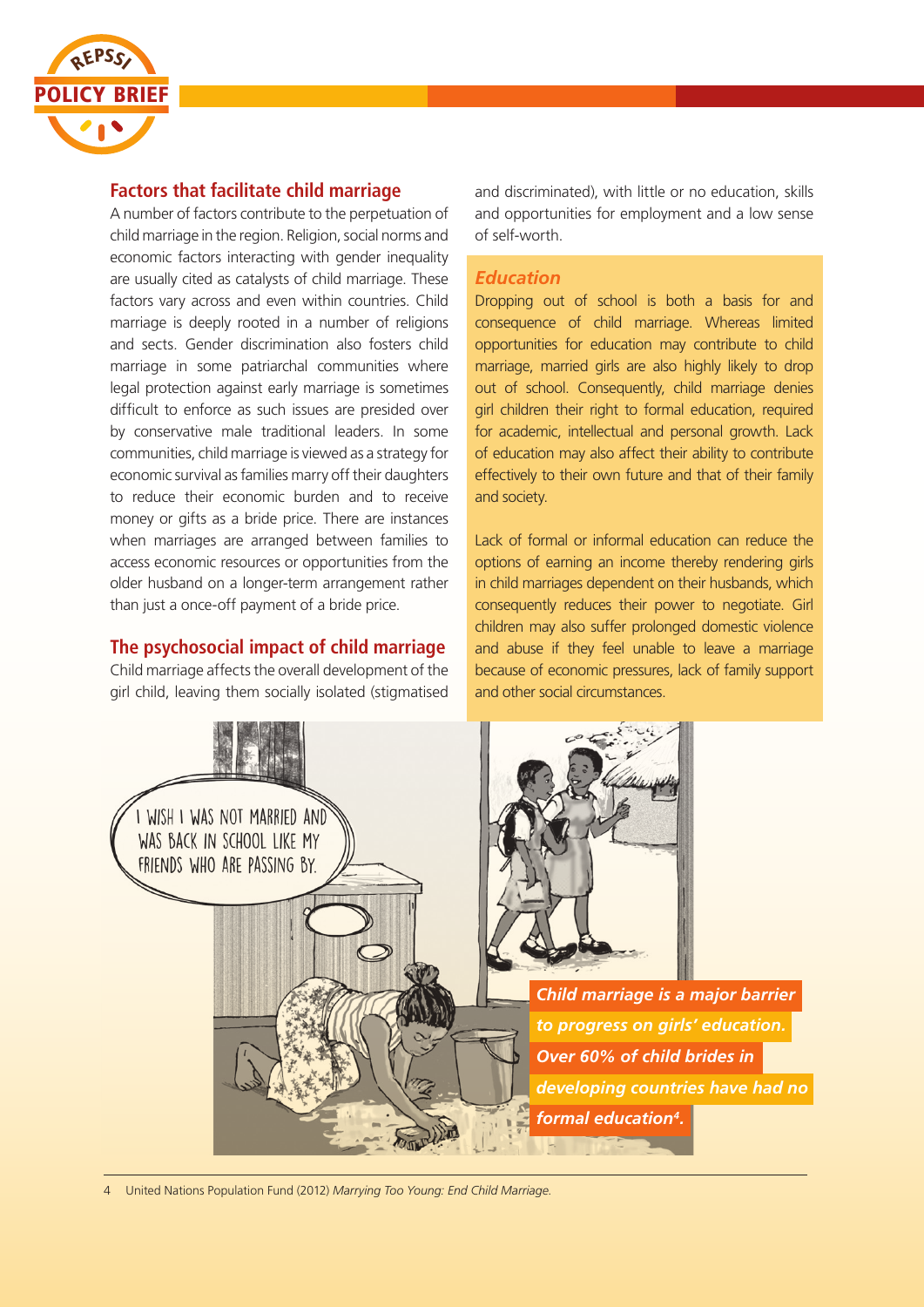



*Compared with women older than 20 years, girls who are 10–14 years of age are 5–7 times more likely to die from childbirth, and girls 15–19 years of age are twice as likely5.*

### *Isolation*

Child marriages often result in girls being cut off from their families, peer networks and community activities, which are a fundamental source of their social and emotional wellbeing. Girls have to deal with the stigma of being married off at a tender age. Child marriage also reduces the girl child's opportunity to develop her own independent identity and a sense of her right to assert her own point of view. Social connectedness is a critical component of resilience. Isolation often leads to poor psychosocial wellbeing.

#### *Health*

Sexual activity at an early age can have severe health consequences. Girls in child marriages are generally expected to procreate shortly after marriage, which makes them susceptible to complications in pregnancy and childbirth, including obstetric fistula.

Children are more vulnerable than mature women to sexually transmitted infections (STIs), including HIV. This is because of both biological factors, such as hormonal imbalance and the thickness of vaginal tissue, and social factors, such as low selfconfidence or self-esteem, that make it difficult for girls to negotiate safe sex. These girls face stigma and discrimination associated with STIs, including HIV. Lack of child- and youth-friendly sexual reproductive health facilities, low levels of knowledge and of peer support make it difficult for these girls to access the health services which they need.



#### *Poverty*

Many girls in child marriages lack the skills, knowledge, and social networks to support their household financially, making their families vulnerable to an intergenerational cycle of poverty.

5 United Nations. We the Children: End-decade review of the follow-up to the World Summit for Children. Report of the Secretary-General (A/S-27/3)